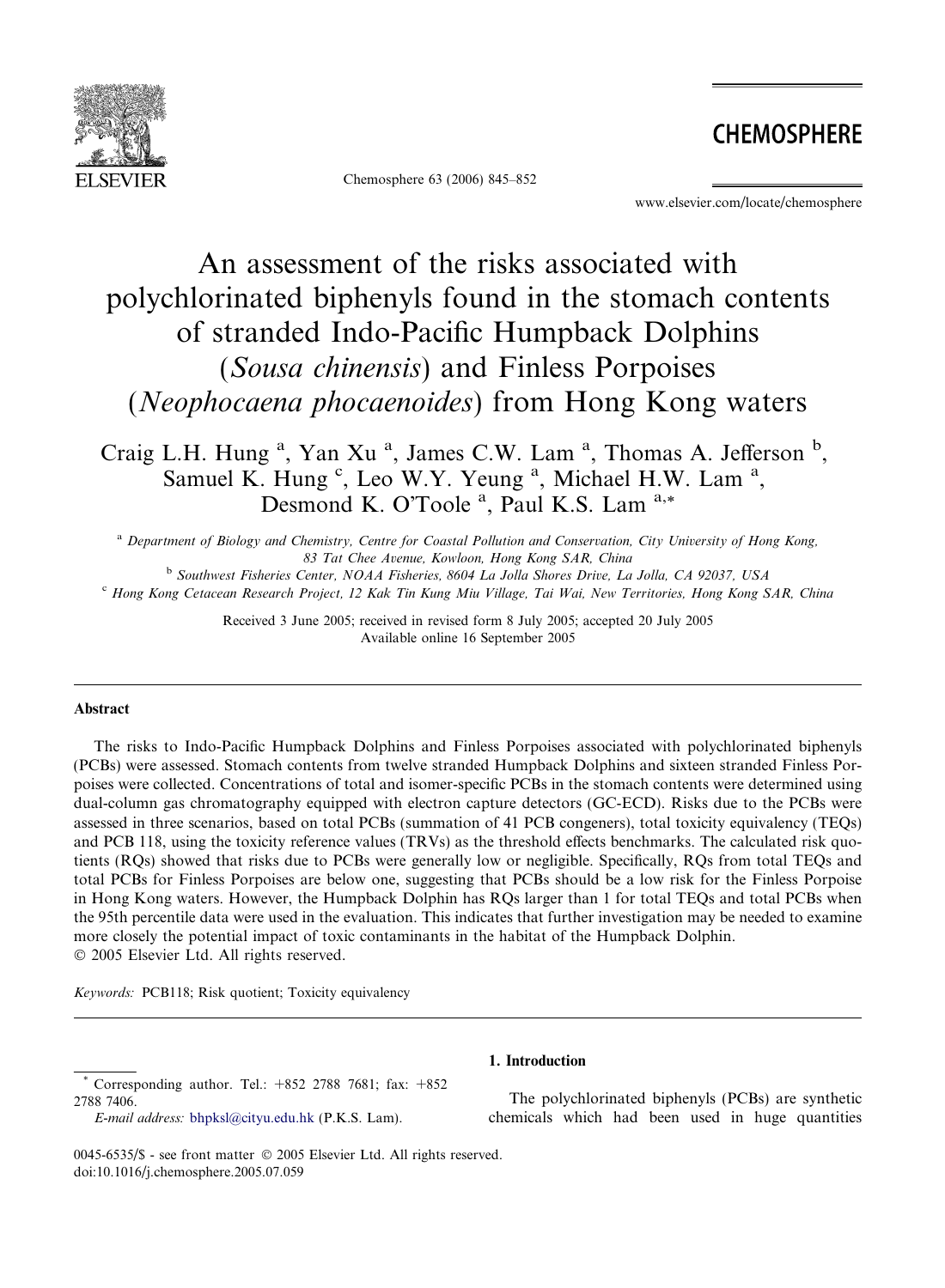throughout the world. They are toxic, persistent and bioaccumulative contaminants that are detectable in many environmental compartments. They consist of 209 congeners that exhibit different physicochemical properties and biological effects. Twelve of these congeners are grouped as the dioxin-like PCBs because their coplanar structure and toxic effects are similar to dioxins. Thus the toxicities of these 12 PCB congeners have been estimated with respect to 2,3,7,8-tetrachlorodibenzo-p-dioxin (TCDD) to obtain the toxicity equivalency factors (TEFs) from which toxicity equivalencies (TEQ) can be estimated.

Due to the PCBs being highly bioaccumulative, the top predator species in the food chain, including humans and marine mammals, may be vulnerable to the toxic effects of PCBs. In Hong Kong, sixteen species of marine mammals have been recorded, but only the Indo-Pacific Humpback Dolphin (Sousa chinensis) and Finless Porpoise (Neophocaena phocaenoides) are considered as local residents [\(Parsons et al., 1995](#page-7-0)). The geographical distributions of these two species are different. The Humpback Dolphin mainly inhabits the estuarine western waters of Hong Kong [\(Jefferson, 2000\)](#page-6-0), while the Finless Porpoise can be found in the eastern and southern waters ([Jefferson et al., 2002a\)](#page-6-0). Both of them are listed in Appendix 1 of the Convention on International Trade in Endangered Species of Wild Fauna and Flora (CITES).

Some studies have shown that pollution may have an impact on the health of Humpback Dolphins and Finless Porpoises in Hong Kong because of the high level of environmental contaminants, including trace elements [\(Parsons, 1999](#page-7-0)) and organochlorines [\(Minh](#page-7-0) [et al., 1999, 2000a,b; Jefferson et al., 2002b\)](#page-7-0), found in the body tissues of these two species. Especially high concentrations of total PCBs were found in the blubber of Humpback Dolphins and Finless Porpoises with the highest concentrations being 50 and 48  $\mu$ g g<sup>-1</sup> (wet weight: ww) in dolphins and porpoises, respectively. Total TEQ levels based on the dioxin-like PCBs in dolphins and porpoises were 510 and 400 pg  $g^{-1}$  ww, respectively [\(Minh et al., 2000a\)](#page-7-0). In the previous studies contaminant levels in the tissue, namely in liver, kidney and blubber, were the targets of interest in the Humpback Dolphins and Finless Porpoises.

In fact, the persistent organic pollutants, such as the PCBs and several chlorinated pesticides, reach the marine mammals through the food chain (via biomagnification). The relatively high contaminant levels found in the tissue of the animals may indicate that cetaceans in Hong Kong are ingesting elevated levels of PCBs in their diets. It is, therefore, instructive to examine the levels of contaminants in prey items and food consumed by these cetaceans to see how significant a source of these contaminants they are for the animals. Stomach contents of dead animals should provide a good source of their

actual diets. Consequently the stomachs of the stranded animals provide a ready source of such material that can be analyzed for contaminants. Based on previous analyses of stomach contents of these animals the Humpback Dolphin mainly feeds on estuarine fish, including the most important families of Engraulidae, Sciaenidae and Clupeidae [\(Jefferson, 2000; Barros et al., 2004](#page-6-0)), while the diet of Finless Porpoises consists of fish, crustaceans and cephalopods ([Barros et al., 2002](#page-6-0)). The aims of the present study are to determine the concentrations of PCBs in the stomach contents of Indo-Pacific Humpback Dolphins and Finless Porpoises, and to assess the risk to the dolphin and porpoise due to the PCBs.

## 2. Materials and methods

## 2.1. Sample preparation

The stranded Indo-Pacific Humpback Dolphin and Finless Porpoises were collected and sampled by researchers from the Hong Kong Cetacean Research Project (HKCRP), which is supported by the Agriculture, Fisheries and Conservation Department (AFCD) of Hong Kong SAR. Stomachs of the dead stranded animals were assessed and those with sufficient content, about 0.5 kg, were sliced open and examined. The contents were diced and about 15 g placed in separate pre-cleaned PVC tubes and stored at  $-20$  °C until analyzed. At the time of the analysis, the samples were removed from the pre-cleaned PVC tubes, freeze-dried (Dura-Dry<sup>TM</sup>) and ground into powder in order to enhance extraction efficiency.

## 2.2. Analytical method

About 2 g of the freeze-dried sample was weighed into a pre-cleaned cellulose thimble and then extracted with 200 ml of a hexane and dichloromethane (DCM) mixture  $(3:1 \text{ v/v})$  for 16 h in a Soxhlet apparatus. The cooled extract was concentrated to about 1 ml with a rotary evaporator.

The extract was re-dissolved in hexane and then passed through two chromatography columns. The alumina (aluminum oxide, neutral, Sigma), silica gel (silica gel 60, Merck) and anhydrous sodium sulphate  $(Na<sub>2</sub>SO<sub>4</sub>)$  (Riedel-de Haën) used to prepare the columns were pre-heated to 450  $\degree$ C, while all the organic solvents used were of analytical grade and were distilled before use. The first glass column (1 cm i.d.) was packed with a mixture of 10 g of alumina and 1.5 g of  $Na<sub>2</sub>SO<sub>4</sub>$  and washed with 50 ml hexane. The second column was packed with 4 g alumina, 4.5 g silica gel and 1.5 g of  $Na<sub>2</sub>SO<sub>4</sub>$  and washed three times with two aliquots of different hexane and DCM solvent mixtures (1:3 and 1:1  $v/v$ ) and pure hexane. The extract (1 ml) was placed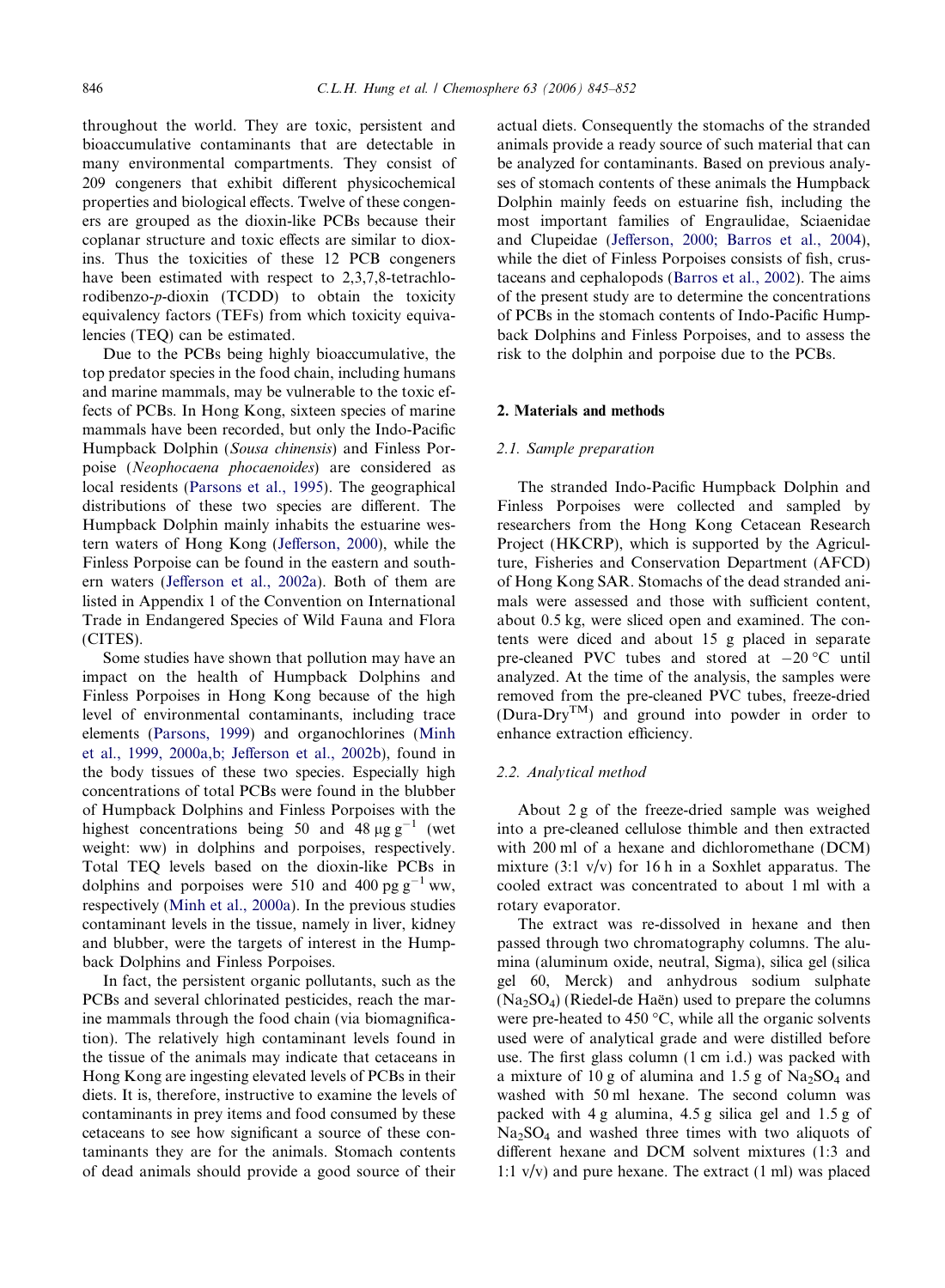on the top of the first column and eluted with 150 ml hexane. The concentrated eluant from the first column (rotary-evaporated to 1 ml) was then added to the second column and two fractions were eluted, one with 130 ml hexane and one with 200 ml of a mixture of hexane and DCM  $(1:1 \text{ v/v})$ .

Concentrations of 41 PCB congeners were determined by gas chromatography with an electron capture detector (GC-ECD, Hewlett–Packard 6890). A sequential dual column system, two capillary columns (DB-5 and DB-XLB, 60 m length  $\times$  0.25 mm i.d. and 0.25 µm film thickness, J&W Scientific Inc., USA), was used to enhance identification and confirmation of PCB congeners in the GC chromatograms (Fig. 1). The oven temperature for the columns was programmed from 100 to 130 °C at a rate of 10 °C/min, then increased to 255 °C at 1 °C/min, finally it was increased to 285 °C at  $2^{\circ}$ C/min and held for 5 min. Helium was used as the carrier gas. The injector and detector were kept at 230 °C and 300 °C, respectively. All specimens were analyzed in batches which included procedural blank and Standard Reference Material (SRM 2977, freeze-dried mussel tissue, National Institute of Standards and Technology, USA). The percentage recoveries of individual PCB congeners ranged from 75% to 120%, while the detection limit of individual PCB congeners was  $0.5$  ng ml<sup>-1</sup>. The concentrations of organochlorine pesticides (OCPs) were not determined in the present study because a low recovery was found when OCP standards were spiked into stomach content samples. This may be due to the complex matrices of the stomach contents and/or their acidity not favoring extraction.

## 2.3. Risk assessment

The method used to assess the risk due to the PCBs was similar to that in [Hung et al. \(2004\).](#page-6-0) For exposure assessment, probabilistic plots, based on data from all stomach content samples from Humpback Dolphins or Finless Porpoises, were constructed by plotting percent cumulative probability on a probabilistic scale against concentrations on a logarithmic scale. An equation describing the relationship was obtained by least-squares linear regression, and the corresponding 5th, 50th and 95th percentile data were calculated.

Dose–response assessment aims to derive a maximum allowable concentration (MAC) for a specific chemical in the stomach content (assumed to represent ingested prey items), which represents the highest level of toxicant that can occur in the prey items without causing harm to a dolphin or a porpoise. The MAC in terms of adverse biological effects on dolphins and porpoises were estimated based on the toxicity reference value  $(TRV, mg kg<sup>-1</sup> ww day<sup>-1</sup>).$  The NOAEL (no observable adverse effect level) values for the contaminants of interest are available for several mammals. Due to the absence of dolphin- or porpoise-specific toxicity data, these values were used as surrogates to derive the MAC. A body weight scaling factor ([Sample et al.,](#page-7-0) [1996\)](#page-7-0) was applied to these NOAEL values to determine TRVs which were used in the present risk assessment ([Hung et al., 2004\)](#page-6-0).

Scaling factor:  $TRV_r = NOAEL_t (BW_t/BW_r)^{1/4}$ 

where  $TRV<sub>r</sub>$  is the toxicity reference value for receptor species (mg  $kg^{-1}$  ww day<sup>-1</sup>); NOAEL<sub>t</sub>, the no observable adverse effect level for the test species  $(mg kg^{-1})$ ww day<sup>-1</sup>);  $BW_r$ , the body weight of the receptor species (kg ww) and  $BW_t$  is the body weight of the test species (kg ww).

The maximum allowable concentration based on TRV ( $MAC<sub>TRV</sub>$ ) is calculated using the following equation for intake of a contaminant:

$$
Intake (mg kg^{-1} day^{-1}) = \frac{CF \times IR \times EF \times ED}{BW \times AT}
$$



Fig. 1. Typical chromatograms of the dual column system showing different retention times of various PCB congeners (e.g. PCB IUPAC Nos. 28, 30, 70, 87, 169 and 206). The two capillary columns used are DB-5 (upper) and DB-XLB (lower).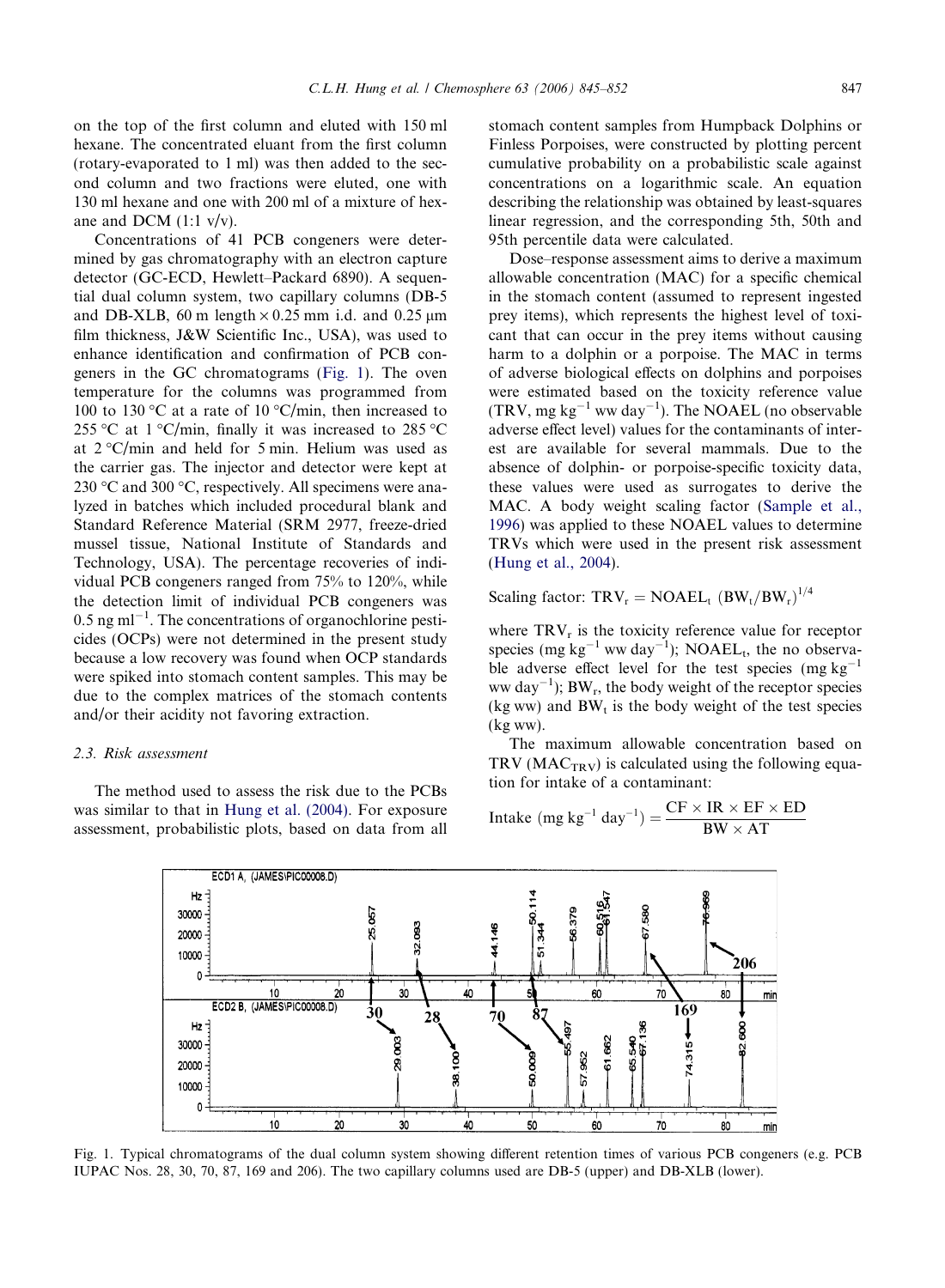<span id="page-3-0"></span>where CF is the contaminant concentration in fish (mg kg<sup>-1</sup> ww); IR, the ingestion rate (kg day<sup>-1</sup>); EF, the exposure frequency (day year<sup> $-1$ </sup>); ED, the exposure duration (years); BW, the body weight (kg) and AT is the averaging time (period over which exposure is averaged in days).

For the highest rate of intake of a specific contaminant at which health risk is still at an acceptable low level,

Intake =  $TRV$  and  $CF = MAC_{TRY}$ 

Thus,

$$
TRV = \frac{MAC_{TRV} \times IR \times EF \times ED}{BW \times AT}
$$

$$
MAC_{TRV} = \frac{TRV \times BW \times AT}{IR \times EF \times ED}
$$

The default values used in the above derivation are summarized in Table 1 and the calculated  $MAC_{TRV}$  values are summarized in Table 2.

For risk characterization, results of exposure and dose–response assessments were integrated to estimate the risk. The risk quotient (RQ), which indicates the level of risk, can be calculated as follows:

## $RQ =$  Concentration of PCBs in stomach content

(expressed as  $ngg^{-1}$  ww)/MAC<sub>TRV</sub>

## 3. Results and discussion

## 3.1. Total PCB residue level

The total PCB levels (sum of 41 PCB congeners) in stomach content samples are summarized in [Table 3](#page-4-0). PCB concentrations from Indo-Pacific Humpback Dolphins ranged from 15.9 to 2105 ng  $g^{-1}$  ww (mean: 313.41) while those from Finless Porpoises ranged from 1.2 to 287.1 ng  $g^{-1}$  ww (mean: 78.56). The minimum, maximum and mean concentrations of total PCBs in stomach contents from Finless Porpoises are lower than those from Humpback Dolphins but there is no significant difference, probably due to the similar ranges of PCB concentrations in the stomach content samples, except for specimen SC01-03/06.

The tissue concentrations of organochlorines in stranded samples of Humpback Dolphins and Finless Porpoises have been previously reported (Parsons and Chan, 1998; [Minh et al., 1999, 2000a,b\). In Humpback](#page-7-0) [Dolphins the mean PCB tissue concentrations ranged](#page-7-0) [from 24 to 31](#page-7-0)  $\mu$ g g<sup>-[1](#page-7-0)</sup> [ww and in Finless Porpoises the](#page-7-0) [mean PCB concentrations ranged from 12 to 20](#page-7-0)  $\mu$ g g<sup>-[1](#page-7-0)</sup> [ww. These values are generally 1–2 orders of magnitude](#page-7-0) [greater than those found in the present study which](#page-7-0) [might be expected as PCBs accumulate up the food](#page-7-0) [chain into the final predator and stomach contents were](#page-7-0) [analyzed in this study while blubber samples were ana-](#page-7-0)

Table 1 Values of the variables used in the risk assessment for the dolphins and porpoises

| Variables                                            | Values (Indo-Pacific Humpback Dolphin)           | Values (Finless Porpoise)                            |
|------------------------------------------------------|--------------------------------------------------|------------------------------------------------------|
| Contaminant concentration<br>in stomach content (CF) | 5th, 50th and 95th percentile data               | 5th, 50th and 95th<br>percentile data                |
| Ingestion rate $(IR)$                                | 9 kg day <sup>-1</sup> (about 5% of body weight) | $3 \text{ kg day}^{-1}$ (about 5% of<br>body weight) |
| Exposure frequency (EF)                              | 365 day year <sup><math>-1a</math></sup>         | 365 day year <sup><math>-1a</math></sup>             |
| Exposure duration (ED)                               | 35 years (assuming life-time exposure) $a$       | 20 years (assuming life-time exposure) $b$           |
| Body weight (BW)                                     | $185 \text{ kg}^{\text{a}}$                      | $60 \text{ kg}^{\text{b}}$                           |
| Average time $(AT)$                                  | 12,775 days $(35 \times 365$ days)               | 7300 days $(20 \times 365$ days)                     |

 $a$  Data from [ERM \(2000\).](#page-6-0)

<sup>b</sup> Data from [www.afcd.gov.hk.](http://www.afcd.gov.hk)

Table 2

TRV and MACTRV values used in the risk assessment for dolphins and porpoises (TRV and MACTRV of TEQ are expressed in  $pg kg^{-1}$  ww day<sup>-1</sup> and  $pg kg^{-1}$ , respectively)

|                | Indo-Pacific Humpback Dolphin               |                                    | Finless Porpoise                                      |                                    |  |
|----------------|---------------------------------------------|------------------------------------|-------------------------------------------------------|------------------------------------|--|
|                | TRV $(\mu g kg^{-1}$ ww day <sup>-1</sup> ) | $MAC_{TRV}$ (µg kg <sup>-1</sup> ) | TRV ( $\mu$ g kg <sup>-1</sup> ww day <sup>-1</sup> ) | $MAC_{TRV}$ (µg kg <sup>-1</sup> ) |  |
| TEQs           |                                             | 22.56                              | 1a                                                    | 20.0                               |  |
| <b>PCB 118</b> | $3.55^{b}$                                  | 72.87                              | 4.7 <sup>b</sup>                                      | 93.96                              |  |
| Total PCBs     | 37.96 <sup>c</sup>                          | 780.3                              | 50.3 <sup>c</sup>                                     | 1006                               |  |

<sup>a</sup> Data from [WHO \(1998\).](#page-7-0)

 $<sup>b</sup>$  Data from [Chu et al. \(1995\)](#page-6-0).</sup>

 $c$  Data from [ERM \(2000\)](#page-6-0) and the references therein.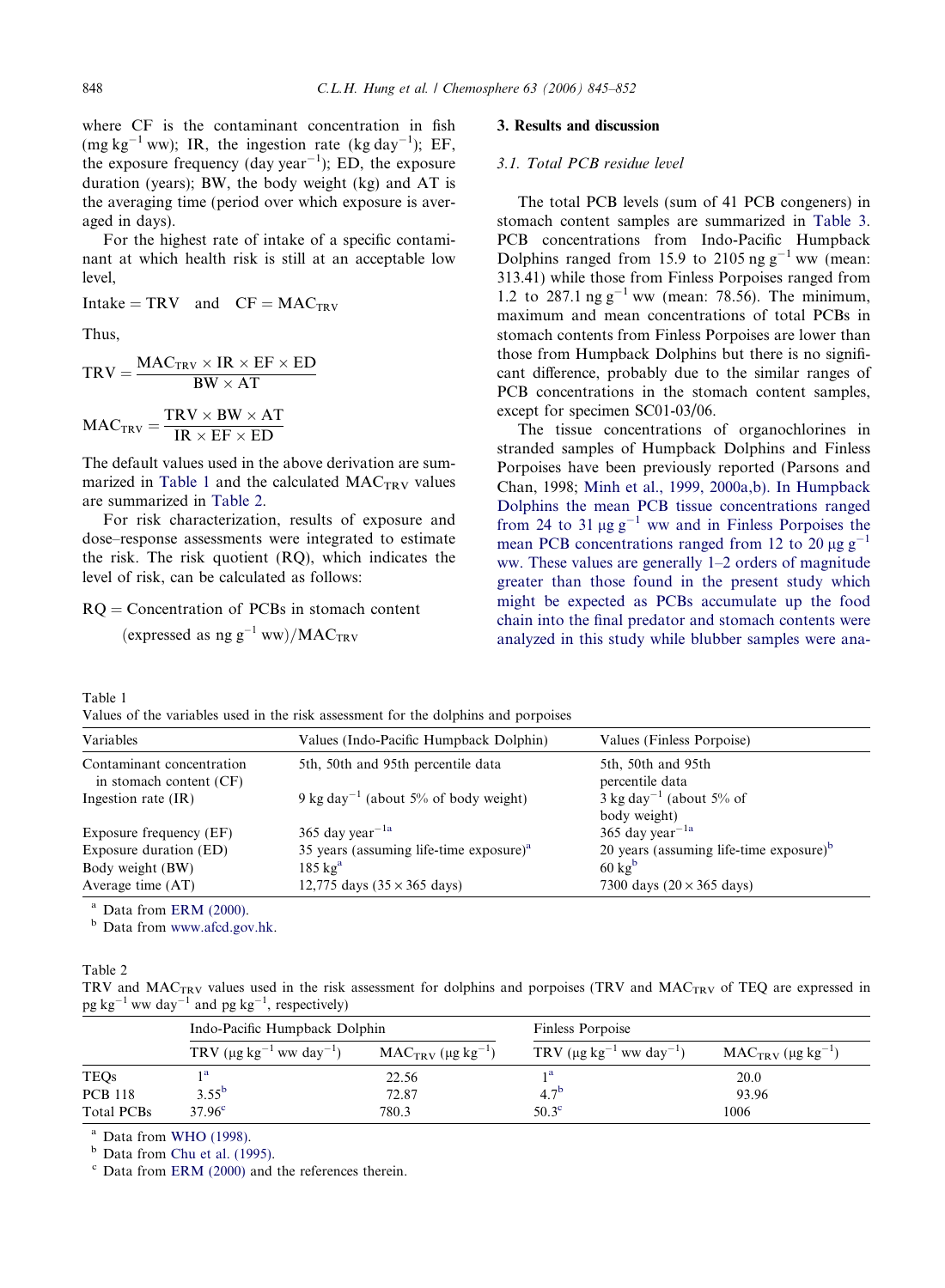<span id="page-4-0"></span>Table 3

The total PCB concentrations and TEQs (wet weight) in the stomach contents of Humpback Dolphins and Finless Porpoises

| Sample no.                    | Sex                      | <b>Total PCBs</b> | <b>Total TEQs</b> |
|-------------------------------|--------------------------|-------------------|-------------------|
|                               |                          | $(ng g^{-1})$     | $(pg g^{-1})$     |
| Indo-Pacific Humpback Dolphin |                          |                   |                   |
| SC00-01/08                    | F                        | 452.3             | 22.9              |
| SC01-11/02                    | F                        | 36.4              | 1.3               |
| SC00-26/08                    | М                        | 81.1              | 4.9               |
| SC00-06/07                    | F                        | 182.8             | 0.4               |
| SC01-06/02                    | М                        | 153.8             | 7.7               |
| SC00-23/07                    | M                        | 335.5             | 0.7               |
| SC01-30/07                    | M                        | 227.0             | 0.3               |
| SC01-03/06                    | M                        | 2105.0            | 27.9              |
| SC01-28/06                    | М                        | 126.7             | 5.7               |
| SC02-08/02                    | М                        | 15.9              | 0.7               |
| SC03-08/01                    | $\overline{\mathcal{L}}$ | 21.5              | 0.8               |
| $SC02-22/03$                  | M                        | 22.8              | 0.8               |
| Mean                          |                          | 313.41            | 6.18              |
| Range                         |                          | 15.9-2105.0       | $0.3 - 27.9$      |
|                               |                          |                   |                   |
| <b>Finless Porpoise</b>       |                          |                   |                   |
| NP01-09/12                    | М                        | 83.2              | 0.5               |
| NP01-20/03                    | М                        | 124.5             | 4.6               |
| NP00-26/12                    | M                        | 244.8             | 8.4               |
| NP02-21/04                    | М                        | 87.0              | 0.3               |
| NP01-12/04                    | M                        | 287.1             | 2.3               |
| NP00-25/12                    | F                        | 46.2              | 1.9               |
| NP01-15/06                    | $\overline{\mathcal{C}}$ | 8.7               | $\theta$          |
| NP03-08/05                    | $\overline{\mathcal{L}}$ | 140.2             | 0.7               |
| NP00-23/06                    | $\overline{?}$           | 70.8              | 0.4               |
| NP00-27/09                    | F                        | 1.2               | $\mathbf{0}$      |
| NP00-28/12                    | М                        | 7.5               | 0.03              |
| NP00-05/09                    | М                        | 23.9              | 0.05              |
| NP00-09/11                    | М                        | 1.2               | 0.01              |
| NP01-24/05                    | М                        | 115.0             | 3.3               |
| NP01-13/10A                   | $\overline{\mathcal{L}}$ | 3.9               | 0.2               |
| NP00-02/11                    | М                        | 11.8              | 0.08              |
| Mean                          |                          | 78.56             | 1.43              |
| Range                         |                          | $1.2 - 287.1$     | $0 - 8.4$         |

[lyzed previously \(Minh et al., 1999, 2000a,b](#page-7-0)). Moreover, the total PCBs were also calculated using a different method. In this study, 41 PCB congeners were determined to represent the total PCBs. However, [Minh](#page-7-0) [et al. \(1999, 2000a,b\)](#page-7-0) did not specify clearly the composition of total PCBs in their study.

## 3.2. Isomer-specific accumulation

The percentage composition of PCB congeners is shown in [Fig. 2.](#page-5-0) Hexachlorobiphenyls were the predominant congeners which comprised 40% and 37.7% of total PCBs found in the stomach contents of Humpback Dolphins and Finless Porpoises, respectively. As seen from [Fig. 2,](#page-5-0) penta- to heptachlorobiphenyls were the

major congeners as they accounted for nearly 90% of total PCBs in both species.

Isomer-specific analysis showed that hexachlorobiphenyl IUPAC No. 153 was the dominant congener which accounted for 32.47% (Humpback Dolphin) and 41.33% (Finless Porpoises) of the total PCBs. This is similar to the results of [Minh et al. \(2000a,b\).](#page-7-0) PCB IUPAC Nos. 99, 101, 180 and 182 were also the dominant congeners in the present study.

## 3.3. Coplanar PCBs

To assess the risk of dioxin-like PCBs in the stomach contents, 2,3,7,8-tetrachlorodibenzo-p-dioxin (TCDD) toxicity equivalencies (TEQs) were estimated based on the mammal-specific toxicity equivalency factors (TEFs) that have been proposed by the World Health Organization (WHO) and [Van den Berg et al. \(1998\)](#page-7-0). The levels of total TEQs are summarized in Table 3. The TEQs of Humpback Dolphins ranged from 0.3 to 27.9 pg  $g^{-1}$  ww (mean: 6.18), and of Finless Porpoises from 0 to 8.4 pg  $g^{-1}$  ww (mean: 1.43).

The non-ortho coplanar congeners, IUPAC Nos. 77, 81, 126 and 169, were generally in lower concentration than the mono-ortho congeners IUPAC Nos. 105, 114, 118, 123, 156, 157, 167 and 189, in the stomachs of Humpback Dolphin. Although the concentrations of non-ortho congeners were lower, they still accounted for 26% of the total TEQ as they are comparatively more toxic than the mono-ortho ones. On the other hand, no non-*ortho* congeners were found in the stomachs of Finless Porpoises. Thus, only the mono-ortho congeners contributed to the total TEQ. This finding, which may be related to the different feeding habits and habitats of the two species, deserves further investigation.

The total TEQs previously reported in the blubber of Humpback Dolphins and Finless Porpoises were 20–50 times higher than the TEQs found in this study ([Minh](#page-7-0) [et al., 2000a\)](#page-7-0), probably due to the bioaccumulation of the lipophilic PCBs in the blubber lipid over a long period which will inevitably occur even if low levels of TEQs occur in the food.

## 3.4. Assessment of the risk of adverse effects

The risks due to PCBs, based on three aspects that included total TEQs, PCB 118 and total PCBs, have been calculated as a risk quotient (RQ) and the calculated risks are summarized in [Table 4.](#page-5-0) The plots of percent cumulative probability (probabilistic scale) against concentrations of PCB 118, total TEQs and total PCBs in stomach contents (logarithmic scale) with corresponding  $MAC<sub>TRV</sub>$  are presented in [Fig. 3.](#page-6-0)

The risks to Finless Porpoises appear to be lower than those for Humpback Dolphins. This may be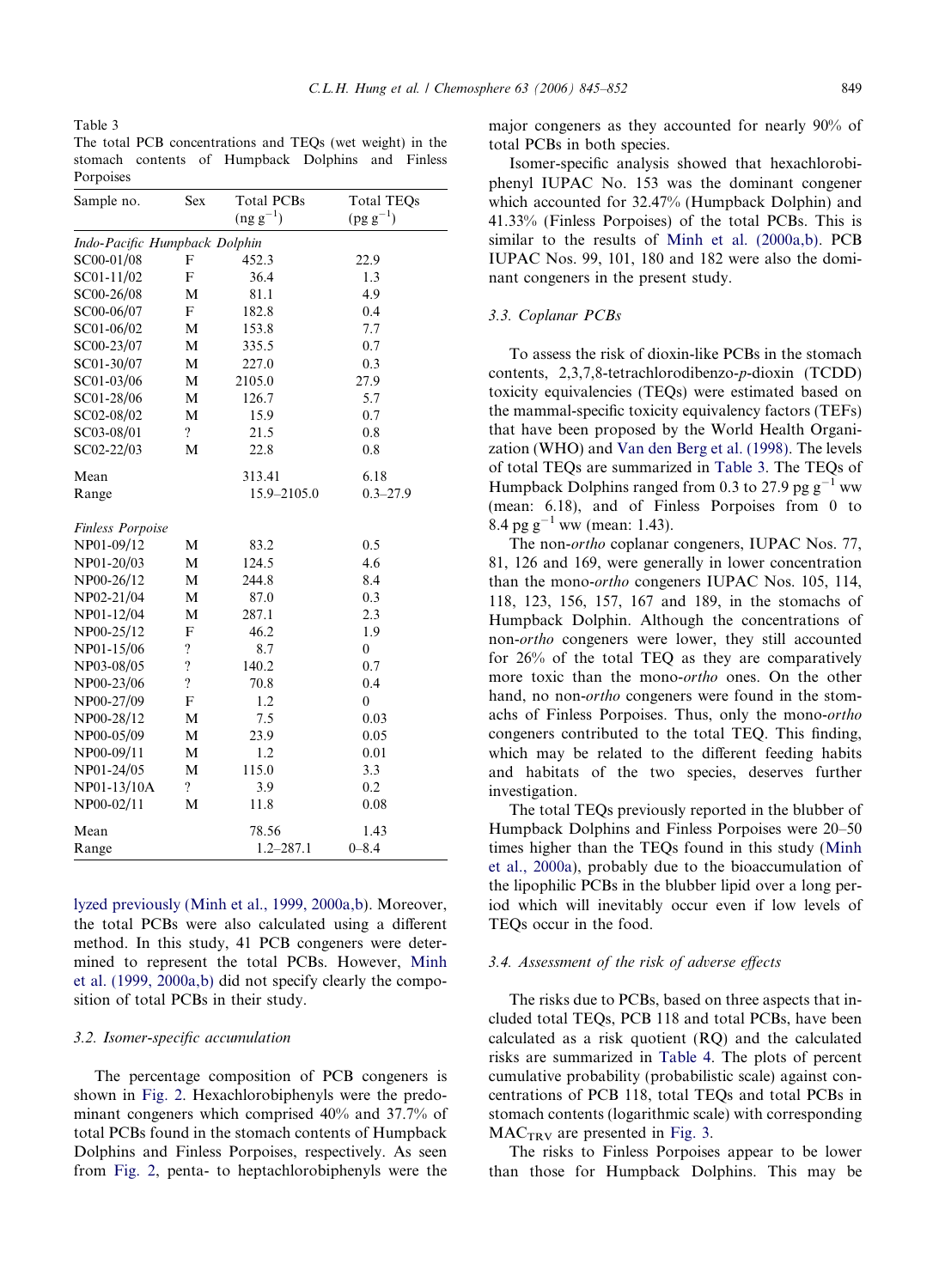<span id="page-5-0"></span>

Fig. 2. Percentage composition of PCB congeners in stomach contents of Humpback Dolphins and Finless Porpoises.

| Table 4                                                                                                                          |
|----------------------------------------------------------------------------------------------------------------------------------|
| Risk quotient (RQ) calculated for total TEQs, PCB IUPAC No. 118 and total PCBs using 5th, 50th and 95th percentile concentration |
| data                                                                                                                             |

|                               |                   | RQ (using 5th<br>percentile data) | RQ (using 50th)<br>percentile data) | RQ (using 95th)<br>percentile data) |
|-------------------------------|-------------------|-----------------------------------|-------------------------------------|-------------------------------------|
| Indo-Pacific Humpback Dolphin | Total TEOs        | < 0.01                            | 0.1                                 | 1.4                                 |
|                               | PCB IUPAC No. 118 | < 0.01                            | < 0.01                              | 0.5                                 |
|                               | <b>Total PCBs</b> | 0.01                              | 0.1                                 | 1.7                                 |
| Finless Porpoise              | Total TEOs        | $<$ 0.01                          | 0.01                                | 0.6                                 |
|                               | PCB IUPAC No. 118 | < 0.01                            | < 0.01                              | 0.2                                 |
|                               | Total PCBs        | < 0.01                            | 0.03                                | 0.6                                 |

because Humpback Dolphins inhabit the western waters of Hong Kong, into which the Pearl River empties, which are generally believed to be more polluted than the eastern waters. The RQs from PCB 118 are smaller than unity for porpoises and dolphins even in the case of the 95th percentile data. This suggests that the risks from PCB 118 should be low and negligible. RQs from total TEQs and total PCBs for Finless Porpoises are below one, suggesting that PCBs should be a low risk for the Finless Porpoise in Hong Kong. However, the Humpback Dolphin has RQs larger than 1 for total TEQs and total PCBs when the 95th percentile data were used in the evaluation. This indicates that further investigation may be needed to examine more closely the potential impact of toxic contaminants in the habitat of the Humpback Dolphin.

In the present study, the risk from PCBs was analyzed in three directions. The total PCBs are commonly used in order to assess the impact of mixtures of PCBs in the environment, and for easier comparison between different studies. For the total PCBs, the TRV was derived from the NOAEL of mink (Mustela sp.) ([ERM, 2000](#page-6-0) and the reference therein). Mink are species sensitive to the toxic effect of PCBs ([Kannan et al., 2000\)](#page-7-0). In addition, with the body weight scaling factor, the toxic threshold concentrations derived from mink may be a conservative estimate for the protection of marine mammal populations.

The risks from PCB IUPAC No. 118 were also assessed in this study. The NOEAL on rats (Rattus sp.) was used to derive the TRV for dolphins and porpoises. The end points used to determine the NOAEL of rat were hepatic EROD activity and vitamin A content ([Chu et al., 1995\)](#page-6-0). However, the reproductive effects usually occur at greater exposure concentrations than the physiological effects ([Kannan et al., 2000\)](#page-7-0).

The risks from dioxin-like PCBs were assessed by calculating the total TEQs. The TRVs of total TEQs were obtained from the WHO. The reported values were a range of tolerable daily intakes (TDI) which are the thresholds derived for humans with the application of a safety factor [\(Table 2\)](#page-3-0). The lowest value in the range of TDIs was used and this threshold should be a stringent value so no body weight scaling factor was applied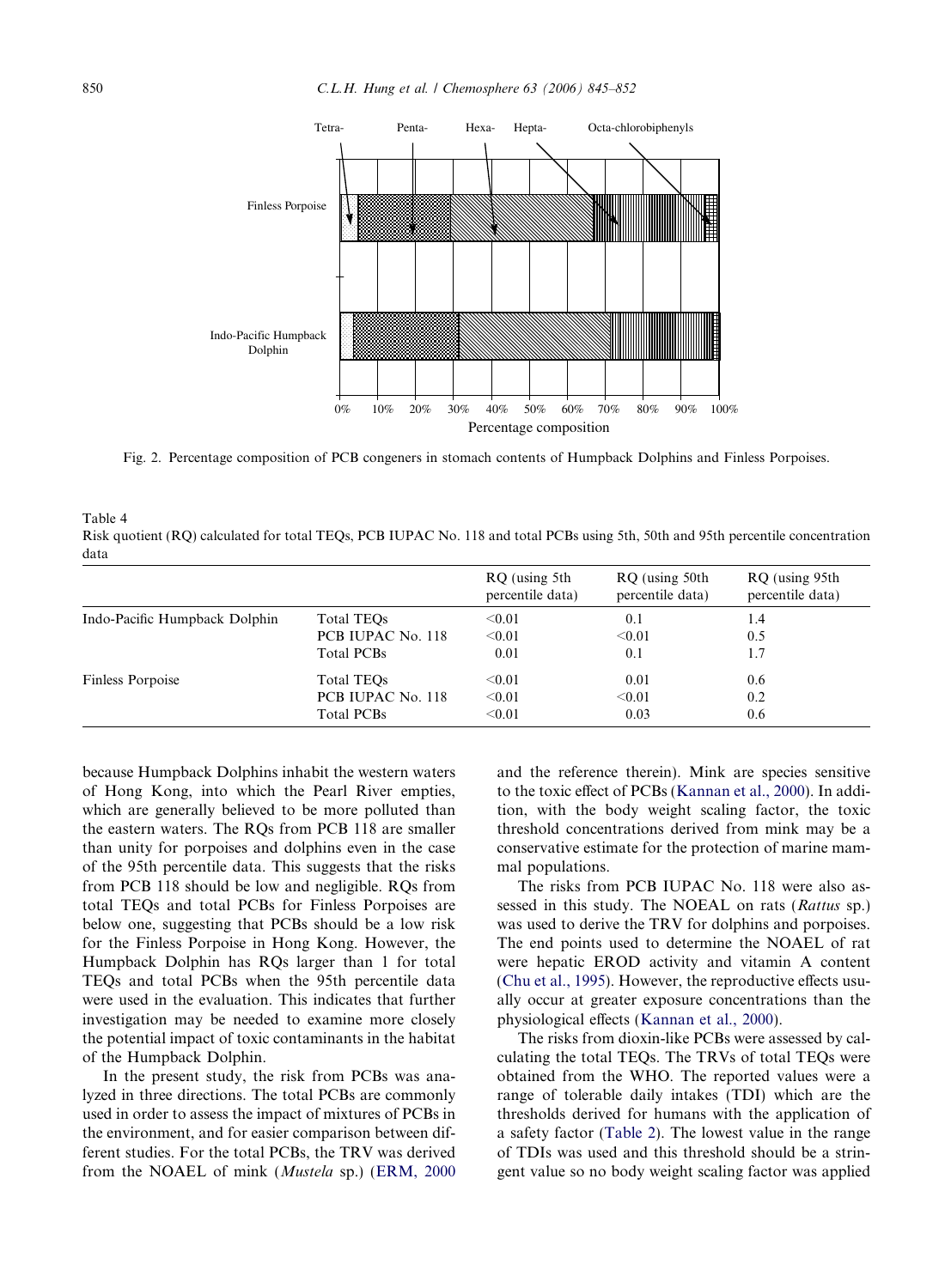

<span id="page-6-0"></span>

Fig. 3. Plot of percent cumulative probability (probabilistic scale) against concentrations of PCB IUPAC No. 118 (upper), total TEQ (middle), and total PCBs (lower) in stomach contents of Humpback Dolphins and Finless Porpoises (logarithmic scale), with corresponding MAC<sub>TRV</sub> values.

and the value from [WHO \(1998\)](#page-7-0) was directly used as the TRV for total TEQs.

The results of this investigation suggest that risks to Humpback Dolphin and Finless Porpoise in Hong Kong due to PCBs are generally low based on their food consumed. However, PCBs are known to bioaccumulate and thus higher tissue levels of PCBs may be found in marine mammals. Further studies are required to investigate the tissue levels of trace organic pollutants in cetaceans in Hong Kong waters. Moreover, a number of other contaminants may need closer study, including DDTs, PBDEs, perfluorinated compounds, butyltins and certain trace contaminants such as mercury and arsenic (Hung et al., 2004).

### Acknowledgments

This project was funded by the Hong Kong Research Grants Council (CityU1103/04M). The grant also provided a postgraduate studentship to CLHH. The stranding program is conducted by the HKCRP and supported by AFCD. The authors thank the many research assistants, interns, and volunteers who have assisted with the collection of the stranding data and samples.

## References

- Barros, N.B., Jefferson, T.A., Parsons, E.C.M., 2002. Food habits of finless porpoises (Neophocaena phocaenoides) in Hong Kong waters. Raffles Bulletin of Zoology Supplement 10, 115–123.
- Barros, N.B., Jefferson, T.A., Parsons, E.C.M., 2004. Feeding habits of Indo-Pacific humpback dolphins (Sousa chinensis) stranded in Hong Kong. Aquatic Mammals 30, 179–188.
- Chu, I., Villeneuve, D.C., Yagminas, A., Lecavalier, P., Hakansson, H., Ahlborg, U.G., Valli, V.E., Kennedy, S.W., Bergman, A., Seegal, R.F., Feeley, M., 1995. Toxicity of PCB 77 (3,3',4,4'-tetrachlorobiphenyl) and PCB 118 (2,3',4,4',5-pentachlorobiphenyl) in rat following subchronic dietary exposure. Fundamental and Applied Toxicology 26, 282–292.
- ERM, 2000. Environmental monitoring and audit for contaminated mud pit IV at East Sha Chau. Second Risk Assessment Report, prepared for Civil Engineering Department, Environmental Resources Management, Hong Kong.
- Hung, C.L.H., So, M.K., Connell, D.W., Fung, C.N., Lam, M.H.W., Nicholson, S., Richardson, B.J., Lam, P.K.S., 2004. A preliminary risk assessment of trace elements accumulated in fish to the Indo-Pacific Humpback Dolphin (Sousa chinensis) in the Northwestern waters of Hong Kong. Chemosphere 56, 643–651.
- Jefferson, T.A., 2000. Population biology of the Indo-Pacific Hump-backed dolphin in Hong Kong waters. Wildlife Monographs 144, 1–65.
- Jefferson, T.A., Hung, S.K., Law, L., Torey, M., Tregenza, N., 2002a. Distribution and abundance of finless porpoises in Hong Kong and adjacent waters of China. Raffles Bulletin of Zoology Supplement 10, 43–55.
- Jefferson, T.A., Curry, B.E., Kinoshita, R., 2002b. Mortality and morbidity of Hong Kong finless porpoises, with emphasis on the role of environmental contaminants. Raffles Bulletin of Zoology Supplement 10, 161–171.